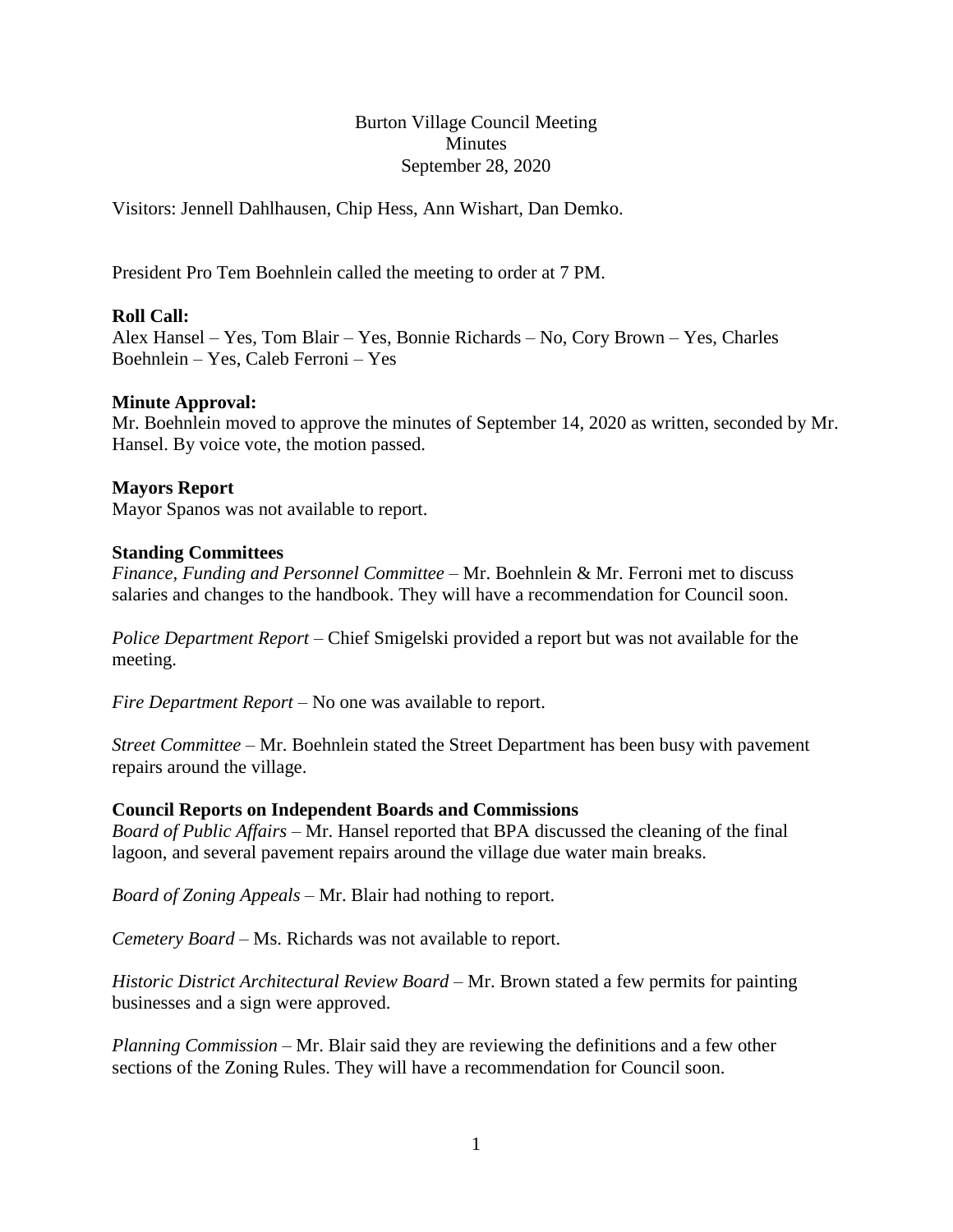*Tree Commission –* Ms. Palmisano was not available to report.

*Chamber of Commerce –* Mr. Blair stated the Chamber will be holding a Fall Festival Columbus Day weekend instead of the Oxtober Fest.

*Berkshire Community Planning Association –* Mr. Brown distributed a copy of the summary of the BCPA community meetings.

*Burton Historic District Association –* Mr. Brown had nothing to report.

# **Fiscal Officers Report**

Ms. Dahlhausen stated the Anthem Insurance Renewal rates for employee healthcare came in with a 3.5% increase, which is surprising since there was no increase last year. Ms. Dahlhausen requested a motion from Council if they wish to proceed with the current insurance. Mr. Boehnlein moved to proceed with the Anthem Insurance Renewal with the increased 3.5% rate, seconded by Mr. Blair. By voice vote, the motion passed.

### **Solicitors Report:**

Mr. Hicks was not available to report.

### **Engineer's Report:**

Mr. Hess stated paving of Goodwin Ave will begin September 29<sup>th</sup> but they ran into some issues of soft spots in the road that go several feet down. They will have to fill these spots with asphalt, which he is estimating may be an additional \$5-10,000. Mr. Blair moved to allow for the increase in repairing the soft spots with asphalt on Goodwin Ave not to exceed \$10,000, seconded by Mr. Hansel. By voice vote, the motion passed.

Mr. Hess will be meeting with Mr. Neill to review some concerns with manholes and valves on Hickox and Kirtland from the recent paving work completed. A list will be given to Ronyak Paving.

Mr. Hess has been reviewing plans that Preston Superstore has submitted. Mr. Hess provided them with a few comments on their plans and Preston has asked for a preliminary approval to get work started. Council was in agreeance with the preliminary approval per Mr. Hess's recommendation.

#### **Zoning Inspector's Report:**

Mr. Gruber was not available to report.

# **Invoice Approval**

Mr. Blair moved to pay approved invoices, seconded by Mr. Boehnlein. By voice vote, the motion passed.

#### **Ordinances and Resolutions**

Nothing to report.